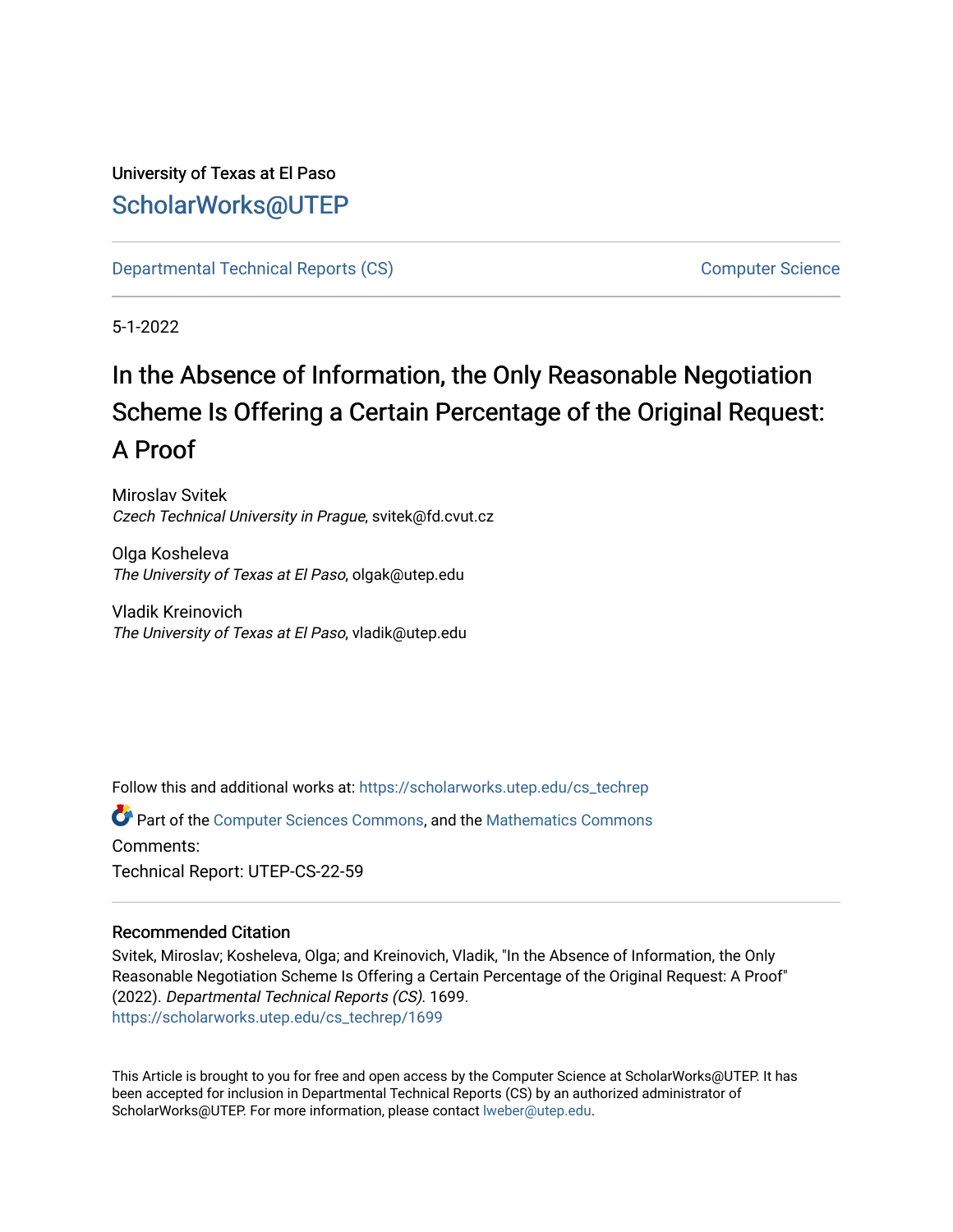# **In the Absence of Information, the Only Reasonable Negotiation Scheme Is Offering a Certain Percentage of the Original Request: A Proof**

Miroslav Svítek, Olga Kosheleva, and Vladik Kreinovich

**Abstract** In the case of complete information, a reasonable solution to a negotiation process is Nash's bargaining solution, in which we maximize the product of all agents' utility gains. This is the only solution that does not depend on the order in which we list the agents, and does not change if we use a different scale for describing each agent's utility. In this paper, we apply similar invariance criteria to a situation when practically all information is absent, and all we know is the smallest and largest possible gains. We show that in this situation, the only invariant negotiation strategy is to offer, to each agent, a certain percentage of the original request – and to select the percentage for which all such reduced requests can be satisfied.

## **1 Formulation of the Problem**

**How people make decisions: a brief reminder.** According to decision theory (see, e.g., [1, 2, 4, 5, 8, 9, 10]), decisions of a rational person can be described by assigning, to each alternative, a numerical value known as *utility*, so that in each situation, the alternative selected by the decision maker is the one with the largest utility value.

Utility can be described, e.g., by selecting:

- a very bad alternative  $A_0$  worse than any actual alternatives, and
- a very good alternative  $A_1$  better than any actual alternative.

To find the utility of an alternative A, we can compare it with lotteries  $L(p)$  in which:

• the user gets  $A_1$  with probability  $p$  and

Miroslav Svítek

OLga Kosheleva and Vladik Kreinovich

Faculty of Transportation Sciences, Czech Technical University in Prague, Konviktska 20 CZ-110 00 Prague 1, Czech Republic, e-mail: svitek@fd.cvut.cz

University of Texas at El Paso, 500 W. University, El Paso, Texas 79968, USA e-mail: olgak@utep.edu, vladik@utep.edu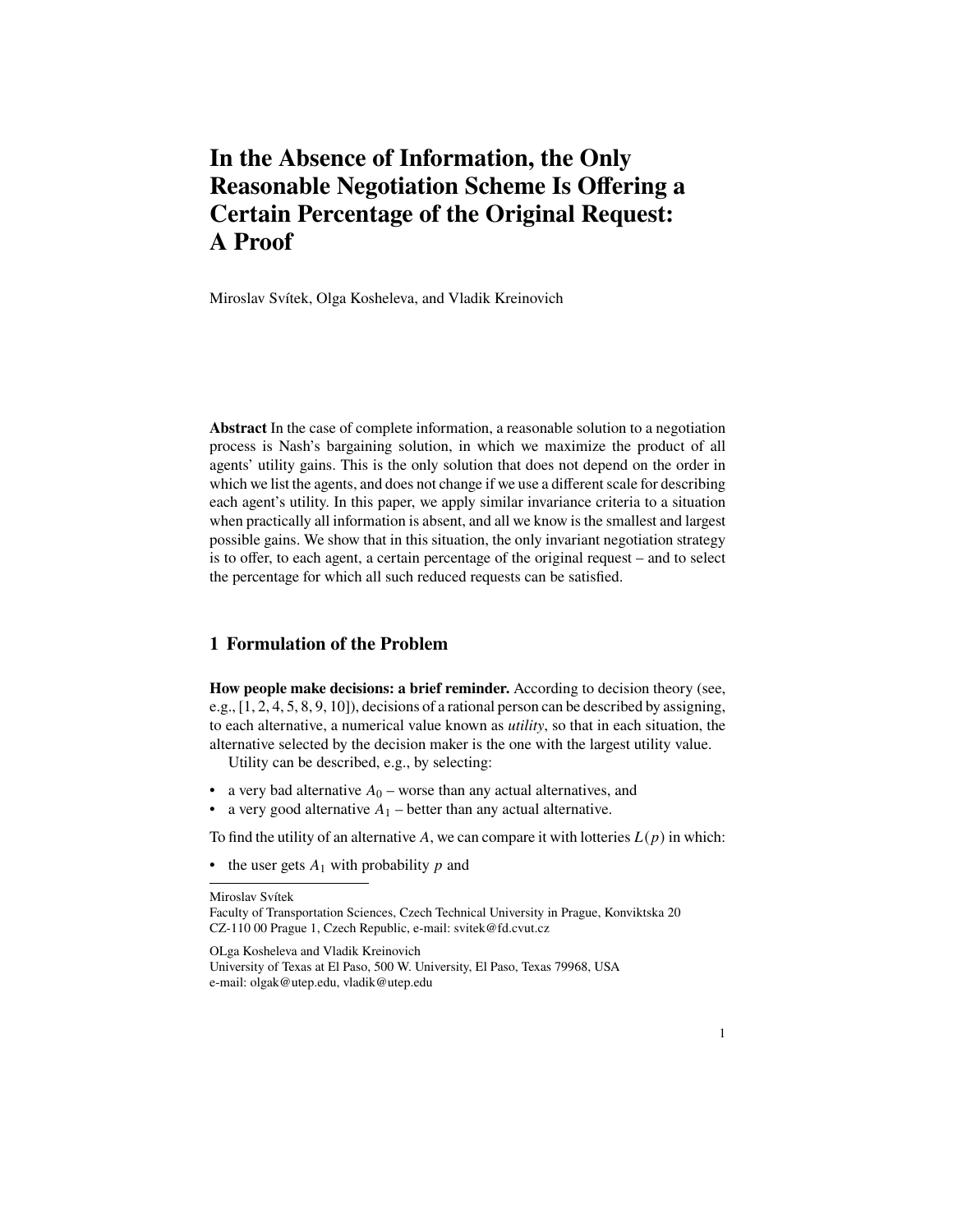• the user gets  $A_0$  with the remaining probability  $1 - p$ .

Due to our choice of  $A_i$ :

- for  $p = 1$ , we have  $L(1) = A_1$ , which is better than A (we will denote it by  $L(1) > A$ ), and
- for  $p = 0$ , we have  $A > L(0) = A_0$ .

One can prove that there exists a threshold value  $u(A)$ 

- for which  $L(p) > A$  for  $p > u(A)$  and
- for which  $L(p) < A$  for  $p < u(A)$ .

This threshold value is known as the utility of the alternative  $A$ .

The numerical value  $u(A)$  depends on our choice of the two extreme alternatives  $A_i$ . It turns out that if we select a different pairs of extreme alternatives, then the new values of the utility  $u'(A)$  can be obtained from the previous values  $u(A)$  by a linear transformation  $u'(A) = a + b \cdot u(A)$ , for some constants a and  $b > 0$ .

*Comment.* When the outcomes are purely financial, in the first approximation, we can view the money amounts as utility values. However, it is important to take into account that many negotiations involve non-financial issues as well, and that even for financial issues, utility is not always proportional to money.

**Cooperative group decision making: case of full information.** Cooperative decision making is when we have a status quo situation  $S$ , and several  $(n)$  agents are looking for alternatives that can make the outcomes better for all of them.

In many real-life situations, everyone known everyone's utility  $u_i(A)$  for each alternative  $A$ . Since utility values are defined only modulo a linear transformation, it makes sense to consider decision strategies for which:

- the resulting solution would not change if we apply linear re-scaling  $u_i(A) \rightarrow$  $a_i + b_i \cdot u_i(A)$  to one of the utilities, and
- the resulting solution would not change if we simply rename the agents.

It turns out that the only such not-changing (= invariant) scheme is when the agents maximize the product of their utility gains, i.e., the value

$$
(u_1(A) - u_1(S)) \cdot \ldots \cdot (u_n(A) - u_n(S));
$$

see, e.g., [5, 6, 7]. This scheme was first proposed by the Nobelist John Nash and is thus known as *Nash's bargaining solution.*

**Sometimes, we do not have the full knowledge.** In some situations – e.g., when two countries have a territorial dispute – we do have full information of what each side wants. However, in other situations – e.g., in negotiations between companies – agents are reluctant to disclose their utilities: while in this case, they are collaborating, in the future, they may be competing, and any information about each other leads to a competitive advantage.

In many cases, the only two things we know for each agent  $i$  are: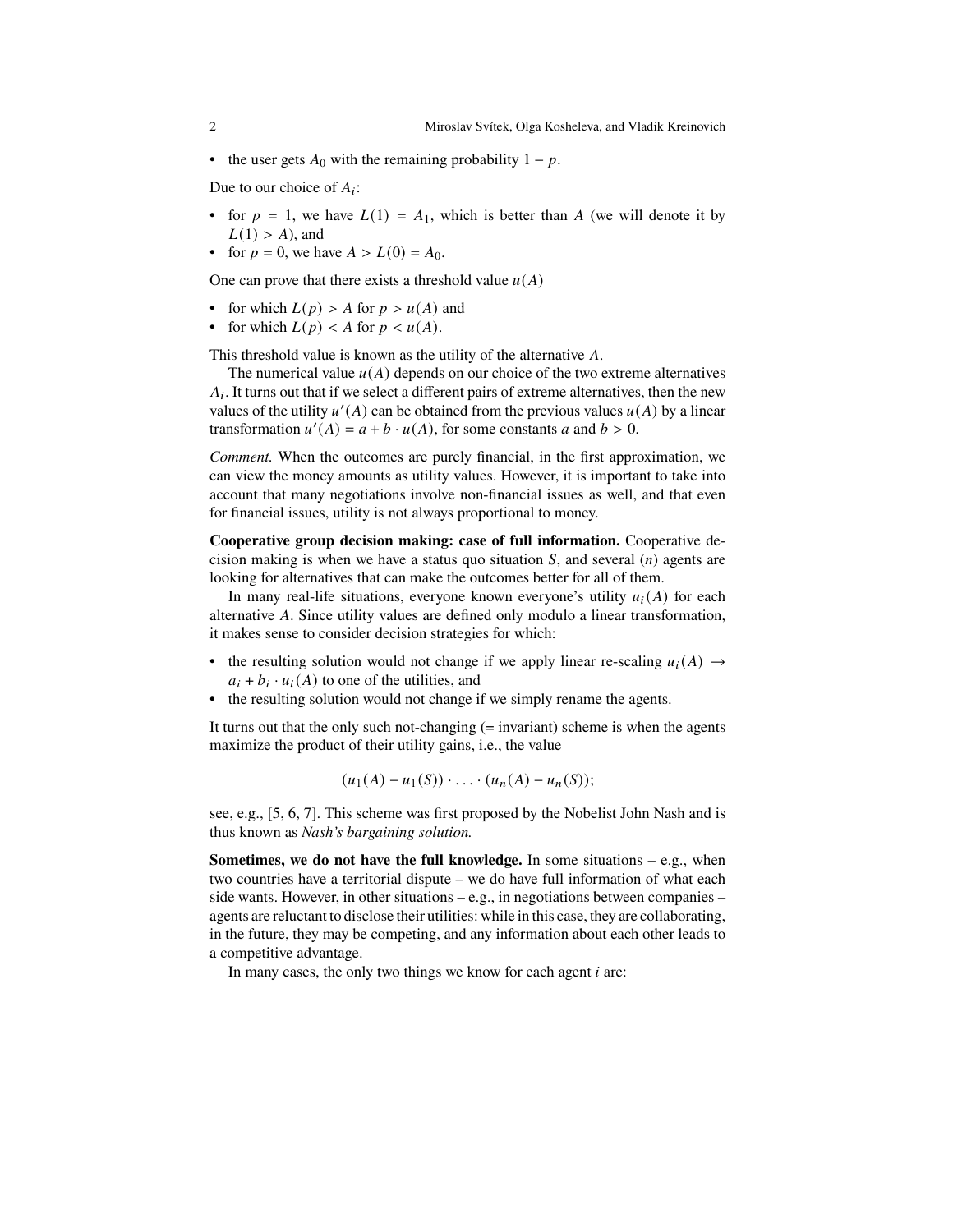Offering a Certain Percentage of the Original Request 3

- the agent's utility  $u_i(S)$  corresponding to status quo which is usually known because of the reporting requirements, and
- the agent's original offer  $u_i^{(0)}$  which usually means the best outcome that the agent can reach:

$$
u_i^{(0)} = \overline{u}_i \stackrel{\text{def}}{=} \max_A u_i(A).
$$

In other words, for each agent, we know the largest value  $g_i^{(0)} \stackrel{\text{def}}{=} u_i^{(0)} - u_i(S)$  that this agent can gain. Based on this information, how can we make a joint decision?

**General idea.** In practice, it is never possible to each agent to get the largest possible gain, there is usually a need for a trade-off between agents. Since agents cannot all get their maximum gain, a natural idea is to somewhat lower their requests, from the original values  $g_i^{(0)}$  to smaller values  $g_i^{(1)} = f_i(g_i^{(0)})$  for some function  $f_i(g)$  for which  $f_i(g) < g$ . Then:

- if it is possible to satisfy all reduced requests, then this is the desired joint solution;
- if it is not possible to satisfy all reduced requests, then the request amounts should be reduced again, to values  $g_i^{(2)} = f_i(g_i^{(1)})$ , etc.

The procedure should be fair, meaning that the same reducing function  $f(g)$  should be applied for all the agents:  $f_i(g) = f(g)$  for all *i*.

**Question.** The main question is: what reducing function  $f(g)$  should we use?

### **2 Which Reducing Function Should We Use**

**Natural requirement: reminder.** As we have mentioned in our description of Nash's bargaining solution, since utilities are only known modulo linear transformations, a natural requirement is that the resulting decision not change if we use re-scale an agent's utilities, from the original values  $u_i(A)$  to new values  $a_i + b_i \cdot u_i(A)$ . Let us apply the same invariance criterion to our problem.

**Which reducing functions are invariant under re-scaling?** Under the linear transformation  $u_i(A) \mapsto a_i + b_i \cdot u_i(A)$ , we get  $u_i(S) \mapsto a_i + b_i \cdot u_i(S)$  and  $u_i^{(0)} \mapsto a_i + b_i \cdot u_i^{(0)}$ . Thus, the difference  $g_i = u_i^{(0)} - u_i(S)$  get transformed into the difference

$$
g_i \mapsto \left(a_i + b_i \cdot u_i^{(0)}\right) - \left(a_i + b_i \cdot u_i(A)\right) = b_i \cdot \left(u_i^{(0)} - u_i(S)\right) = b_i \cdot g_i.
$$

So, using a new scale means multiplying all gain values  $g_i$  by  $b_i$ . (Vice versa, to transform the new-scale gain value into the original scale, we need to divide this new-scale value by  $b_i$ .)

Let us see when the reducing function is invariant under such re-scaling.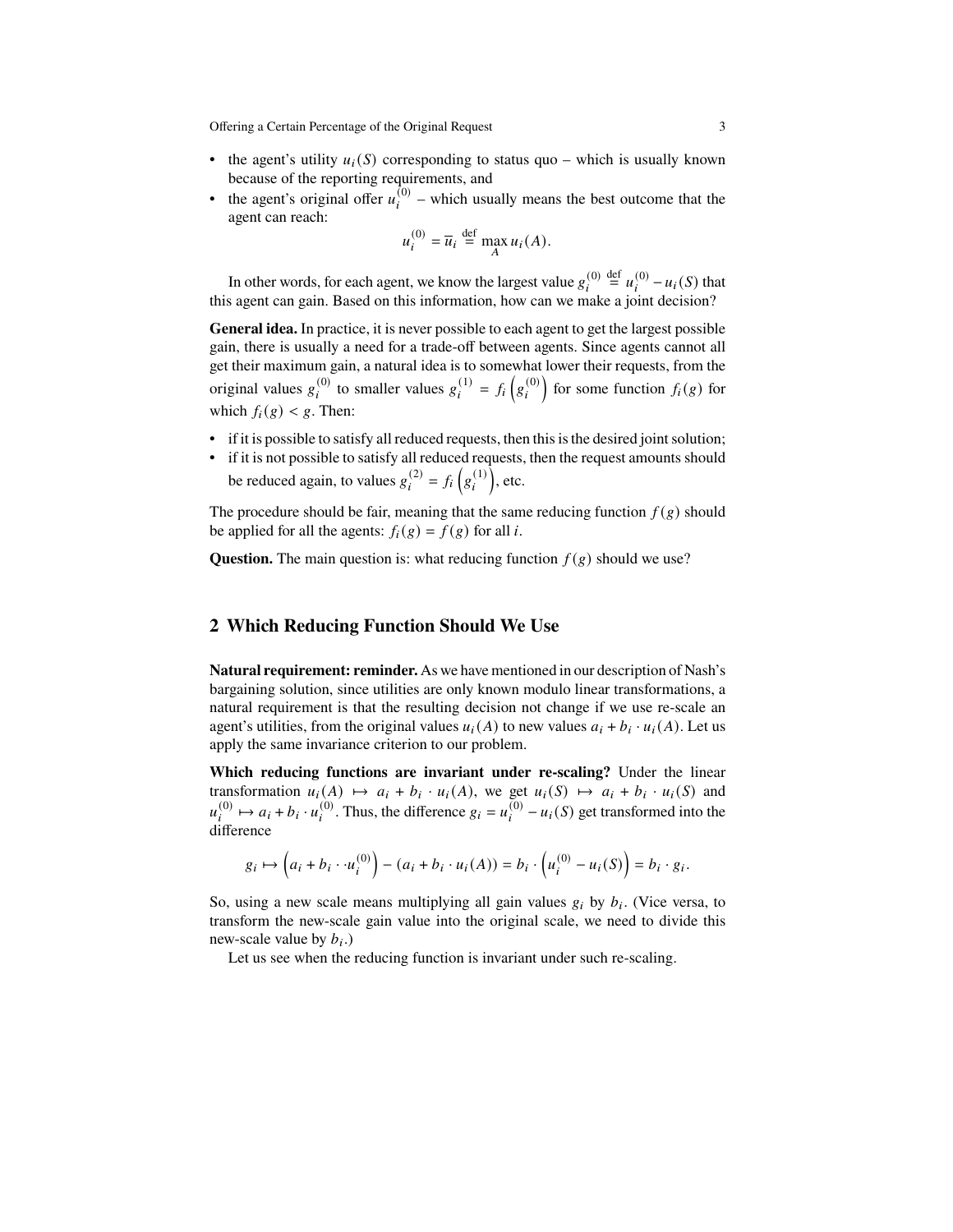- In the original utility scale, we transform the gain  $g_i^{(k)}$  into the reduced gain  $g_i^{(k+1)} = f(g_i^{(k)})$ . In the new scale, the reduced gain takes the form  $b_i \cdot f(g_i^{(k)})$ .
- Let us see what happens if we apply the reducing function to the values described in the new scale. The original gain  $g_i^{(k)}$  in the new scale has the form  $b_i \cdot g_i^{(k)}$ . When we apply the reducing function to this value, we get the new-scale value

$$
f\left(b_i\cdot g_i^{(k)}\right).
$$

Invariance means that both new-scale gains should be equal, i.e., that we should have

$$
f\left(b_i \cdot g_i^{(k)}\right) = b_i \cdot f\left(b_i \cdot g_i^{(k)}\right).
$$

This equality should hold for all possible values of  $b_i$  and  $g_i^{(k)}$ . In particular, for any number  $g > 0$ , for  $b_i = g$  and  $g_i^{(k)} = 1$ , we get  $f(g) = c \cdot f(g)$  for some constant  $c \stackrel{\text{def}}{=} f(1)$ .

Since we must have  $f(g) < g$ , we should have  $c < 1$ . Thus, we arrive at the following conclusion.

**Resulting recommendation.** In the above absence-of-information case, the only fair scale-invariant scheme is for all agents to select a certain percentage  $c$  of their original request – e.g.,  $70\%$  or  $60\%$  – and to decrease this percentage c until we find a solution for which each agent can get this percentage of his/her original request.

*Comments.* Once this value c is found, the gain  $g_i = u_i - u_i(S)$  will be equal to  $g_i = c \cdot (\overline{u}_i - u_i(S))$  and thus, the utility of the *i*-th agent will be equal to

$$
u_i = u_i(S) + c \cdot (\overline{u}_i - u_i(S)) = c \cdot \overline{u}_i + (1 - c) \cdot \underline{u}_i.
$$

In this problem, the smallest utility  $\underline{u}_i$  the agent can end up with is the status-quo value  $u_i(S)$ . In these terms, the resulting gain has the form

$$
u_i = c \cdot \overline{u}_i + (1 - c) \cdot \underline{u}_i.
$$

Interestingly, this expression coincides with another expression for decision theory: Hurwicz formula that describe the equivalent utility of a situation in which all we know is that the actual utility will be in the interval  $[\underline{u}_i, \overline{u}_i]$ ; see, e.g., [3, 4, 5]. The formulas are similar, but there is an important difference between these two situations:

- in the Hurwicz situation, the coefficient  $c$  depends on each user, it describe how optimistic the user is;
- in contrast, in our situation, the coefficient  $c$  is determined by the group as a whole, it describe how much the group can achieve.

The above solution is also similar to the usual solution to the bankruptcy problem, when everyone gets a certain percentage  $c \cdot m_i$  of the amount it is owed – e.g., 20 cents the dollar, and the coefficient  $c$  is the largest for which such solution is possible.